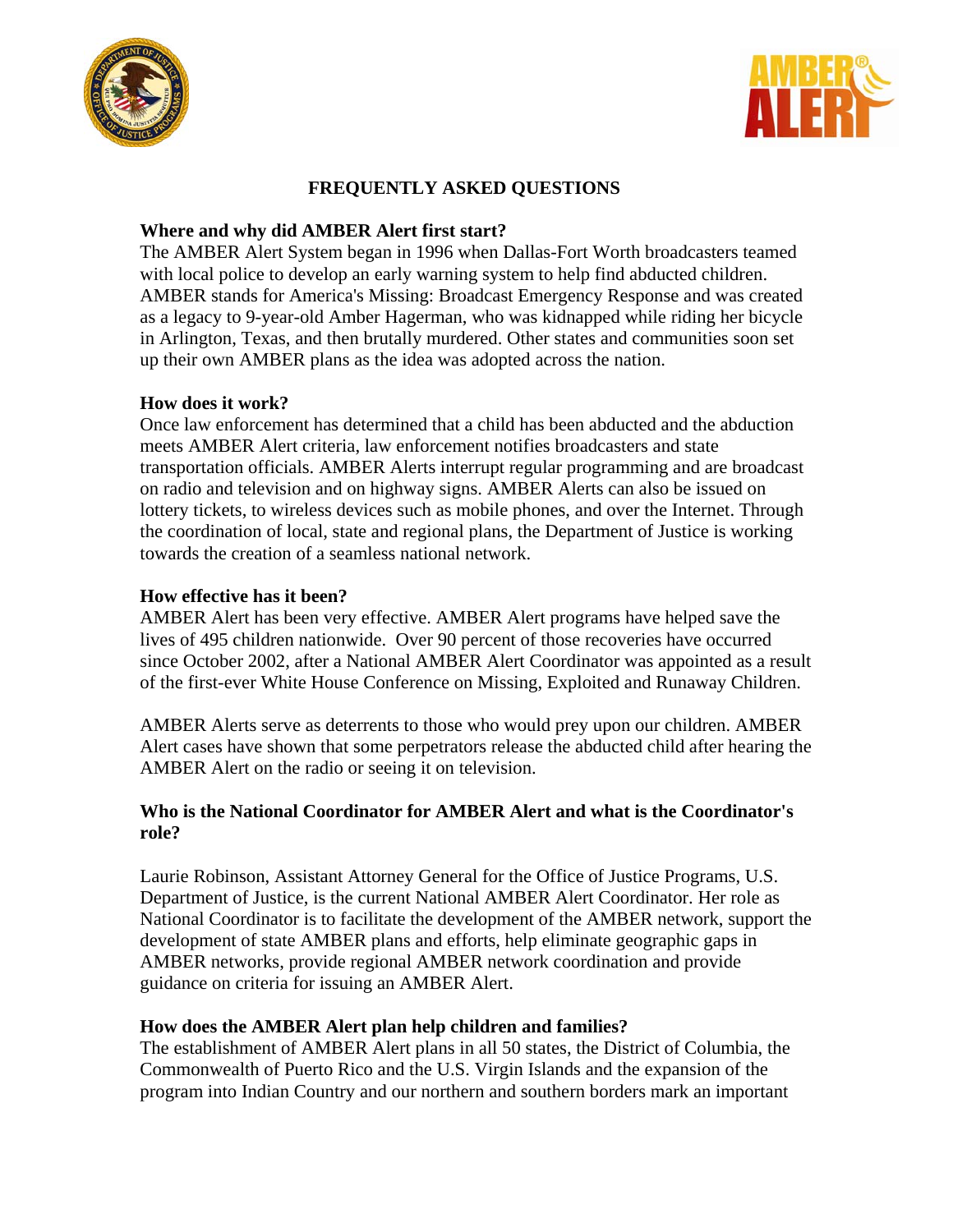milestone in our efforts to prevent child abductions. No matter where a child is abducted, communities and law enforcement work together to recover missing children quickly and safely. The numbers of recovered children speak for themselves. In 2001, only two children were recovered due to AMBER Alert. To date, 495 children have been recovered because of the AMBER Alert system. Expansion of the AMBER Alert is making a difference in saving children's lives.

### **What are the criteria for issuing AMBER Alerts?**

Each state AMBER Alert plan includes its own criteria for issuing AMBER Alerts. The PROTECT Act, passed in 2003, which established the role of AMBER Alert Coordinator within the Department of Justice, calls for the Department of Justice to issue minimum standards or guidelines for AMBER Alerts that states can adopt voluntarily. The Department's Guidance on Criteria for Issuing AMBER Alerts is as follows:

- Law enforcement must confirm that an abduction has taken place
- The child is at risk of serious injury or death
- There is sufficient descriptive information of child, captor or captor's vehicle to issue an Alert
- The child must be 17 years old or younger
- It is recommended that immediate entry of AMBER Alert data be entered into the FBI's National Crime Information Center. Text information describing the circumstances surrounding the abduction of the child should be entered, and the case flagged as Child Abduction.

Most states' guidelines adhere closely to the Department of Justice's recommended guidelines.

#### **How are AMBER Alert appropriations spent?**

To date, the Department of Justice has utilized appropriated funds to create a national network and provide the states and territories with training and technical assistance to develop and enhance their AMBER Alert plans.

#### **Have there been any successes or failures of the AMBER Alert system?**

Everyone from law enforcement to government to broadcasters has worked very hard to make the AMBER Alert system a success. Although there is much work left to do, the progress made has been significant. All 50 states, the Commonwealth of Puerto Rico, the U.S. Virgin Islands, and several Native American tribes now have AMBER Alert plans. To date, 495 children have been recovered due to the AMBER Alert. The Department of Justice holds localized training for law enforcement nationwide to familiarize them with the AMBER Alert system.

## **Can AMBER Alerts be issued across state and jurisdictional lines?**

Absolutely. Many states have formal memorandums of understanding with other states and there are currently 29 regional plans. If law enforcement has reason to believe that the child has been taken across state lines, the AMBER state coordinator will ask that